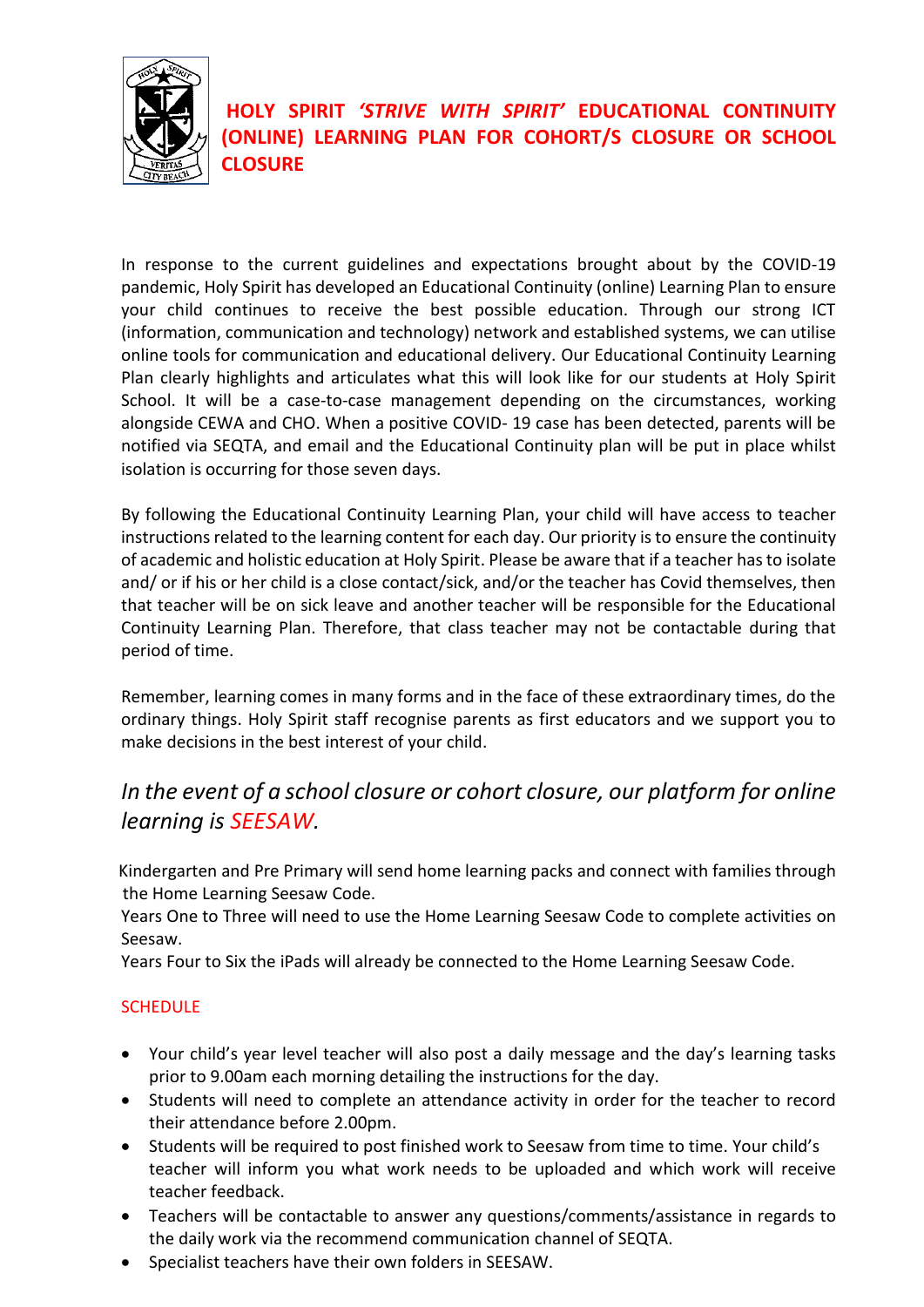- Teachers and parents will use SEQTA to contact each other about any child specific information. Please do not use the private messaging inbox function of Seesaw to communicate with your child's teacher.
- Parents are not to share any photos or videos that contain other students/staff in the class as this is a breach of the school's Privacy Policy and Code of Conduct. We ask that you please respect the privacy of other students and staff in the class.

*Please note, SEQTA is the backup plan for posting the day's learning tasks if there are any glitches to the Seesaw platform before Natalie Sims (Admin) or IT support staff can solve.*

 Click on this link to find handy hints on how to navigate the Seesaw Class app <https://www.youtube.com/watch?v=W9FyB1SCbeM>

The proposed guidelines for the day's learning tasks, will equate to roughly three hours of daily instruction across the learning areas.

9.00am- Log in to read the day's messages/tasks 9.15am- 10.30am- Block One (core subjects) 11.00am- 12.30pm- Block Two (core subjects) 1.15pm- 2.00pm- Block Three of work (Specialist Teachers and/or Integrated Studies)

#### **SPECIALIST TEACHERS**

Specialist teachers will upload and post their weekly work on SEESAW for the areas that he or she are responsible for. Please directly ask the specialist teachers any questions through SEQTA.

#### **SPECIALIST DAYS ARE THE FOLLOWING**

| Monday          | Tuesdav          | Wednesday          | Thursday    | Fridav       |
|-----------------|------------------|--------------------|-------------|--------------|
| Library-Years   | Music- All years | Phys Ed-<br>Years  | PP          | Digital      |
| Kindy, PP, 1, 6 | from PP-Yr 6     | Kindy, PP, 1 and 2 | <b>HASS</b> | Technology   |
|                 |                  |                    |             | Kindy, PP, 1 |
|                 | Phys Ed-Years 3, | Library-Years      | Digital     |              |
|                 | 4, 5, 6          | 2, 3, 4, 5         | Technology  |              |
|                 |                  |                    | 2,3,4,5,6   |              |

#### **KINDY TO YEAR 2 STUDENT EXPECTATIONS**

- Be sure to check in with your teacher on Seesaw before 2.00pm by responding to the attendance activity posted by your class teacher. This will show your attendance.
- Teachers are available on school days to answer your questions or offer any assistance.
- Specialist teachers will be available on Seesaw on his or her working day/s.
- Only upload work that your teacher has requested.
- School rules still apply whilst you are working from home- remember to use kind, courteous and polite language.
- Parents may need to assist and support you with your work, but it is important that you attempt your work independently so that your teacher can provide you valuable feedback.
- It will be assumed that you are undertaking online/home learning each day unless your parent has emailed the class teacher to indicate that you are sick and are unable to complete your work.